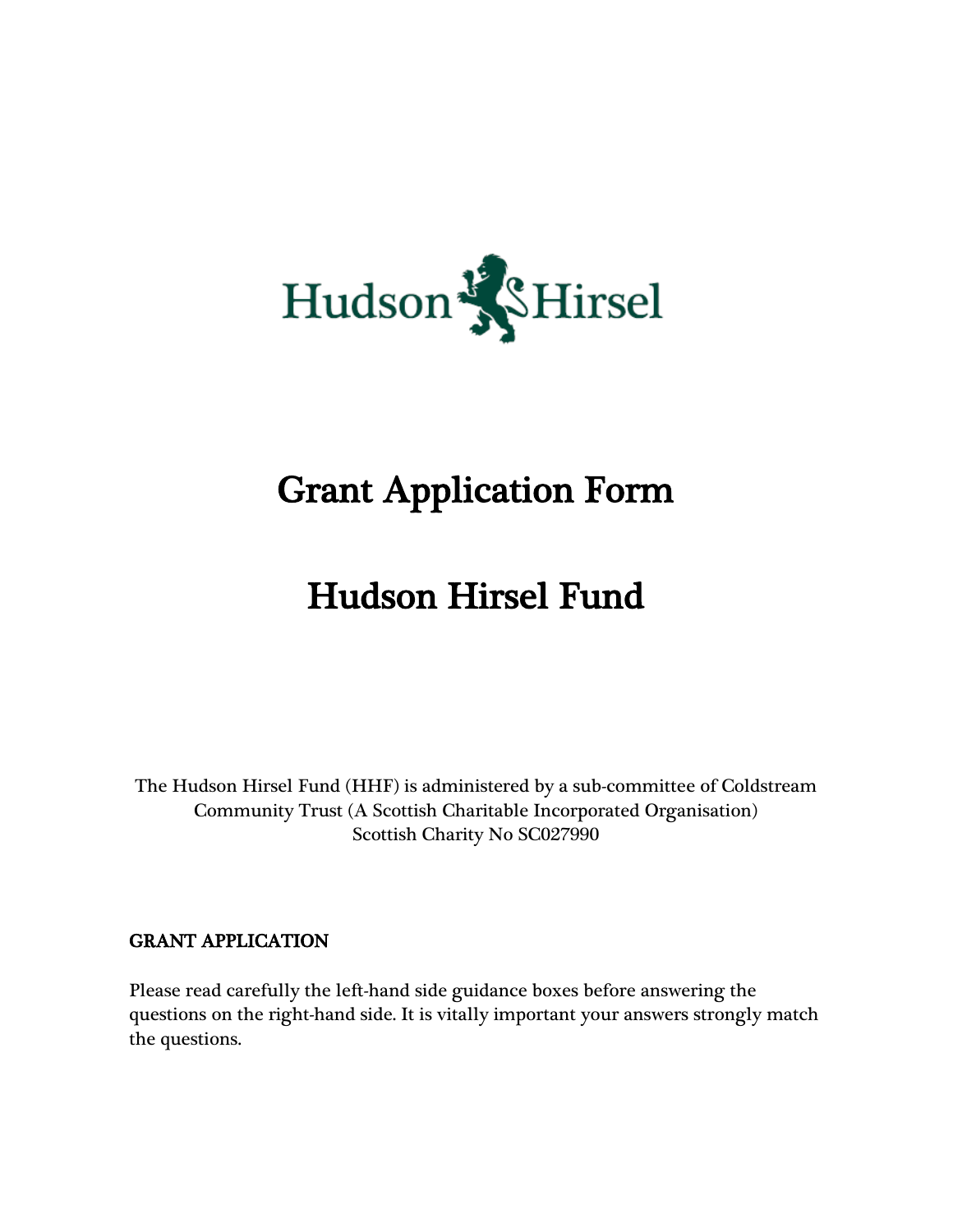If you are an organisation, please answer questions 1 to 19. If you are an individual, please answer questions 18 - 21.

For all applicants, please ensure that a responsible person approves and signs the form at the end and all the necessary documents are attached.

| <b>Guidance Note for</b>                                                                                                                                                            | <b>Questions</b>                                                             |
|-------------------------------------------------------------------------------------------------------------------------------------------------------------------------------------|------------------------------------------------------------------------------|
| <b>Applicants</b>                                                                                                                                                                   |                                                                              |
| Please state the name<br>of your<br>organisation that<br>appears on your<br>letterhead, bank<br>statement or website                                                                | 1. Name of your organisation?                                                |
| What is the postal<br>address for<br>your organisation                                                                                                                              | 2. Postal address of your organisation?                                      |
| If it is different from<br>$\mathrm{Q}2$                                                                                                                                            | 3. Address for Correspondence                                                |
| Landline, Mobile, E-<br>Mail.                                                                                                                                                       | 4. Contact Details?                                                          |
| This is to let us know<br>how much you want<br>and when we will be<br>asked to release the<br>money. The sum<br>inserted will usually<br>be the net sum after<br>your contribution. | 5. How much are you applying to us for and when<br>will you spend the money? |
| Tell us in a paragraph<br>what<br>your<br>organisation's<br>main purpose is.                                                                                                        | 6. Aims of your organisation?                                                |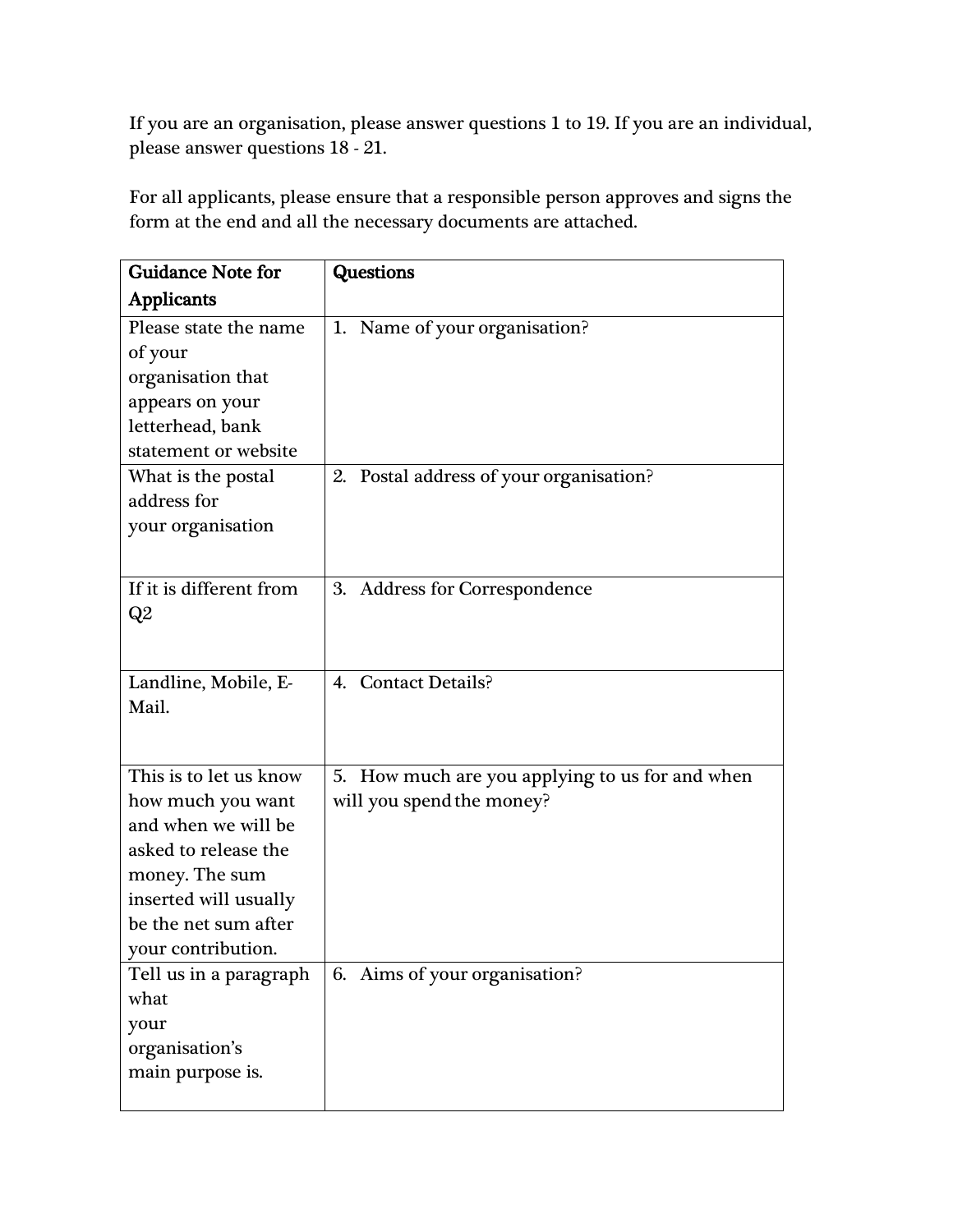| <b>Guidance Note for</b> | <b>Questions</b>                                      |
|--------------------------|-------------------------------------------------------|
| <b>Applicants</b>        |                                                       |
|                          |                                                       |
|                          |                                                       |
|                          |                                                       |
| If you have more         | 7. An aim that you wish to develop more?              |
| than one aim, tell us    |                                                       |
| what aim you             |                                                       |
| struggle with. This      |                                                       |
| may be related to        |                                                       |
| your grant               |                                                       |
| application.             |                                                       |
| Useful background        | 8. Are you a charity?                                 |
| information that your    |                                                       |
| organisation is          |                                                       |
| regulated by OSCR.       |                                                       |
| This is your OSCR        | 9. If yes to Q8, please give us your charity number   |
| reference                |                                                       |
| number.                  |                                                       |
| If yes, then you need    | 10. Are any members of your organisation on the       |
| to                       | Board of Trustees of the Coldstream Community         |
| declare this interest    | Trust and its Hudson Hirsel awards panel?             |
| and name them.           |                                                       |
|                          |                                                       |
|                          |                                                       |
|                          |                                                       |
| This is an essential     | 11. Do you have an approved constitution or some      |
| requirement              | other evidence that regulates your activities?        |
|                          |                                                       |
| To help us assess how    | 12. How many Coldstream and district people are       |
| many                     | members, or involved, with your organisation, or will |
| people are likely to     | benefit from your proposal?                           |
| benefit from grant       |                                                       |
| funding.                 |                                                       |
| This is your annual      | 13. What is your average annual turnover?             |
| income                   |                                                       |
| and your annual          |                                                       |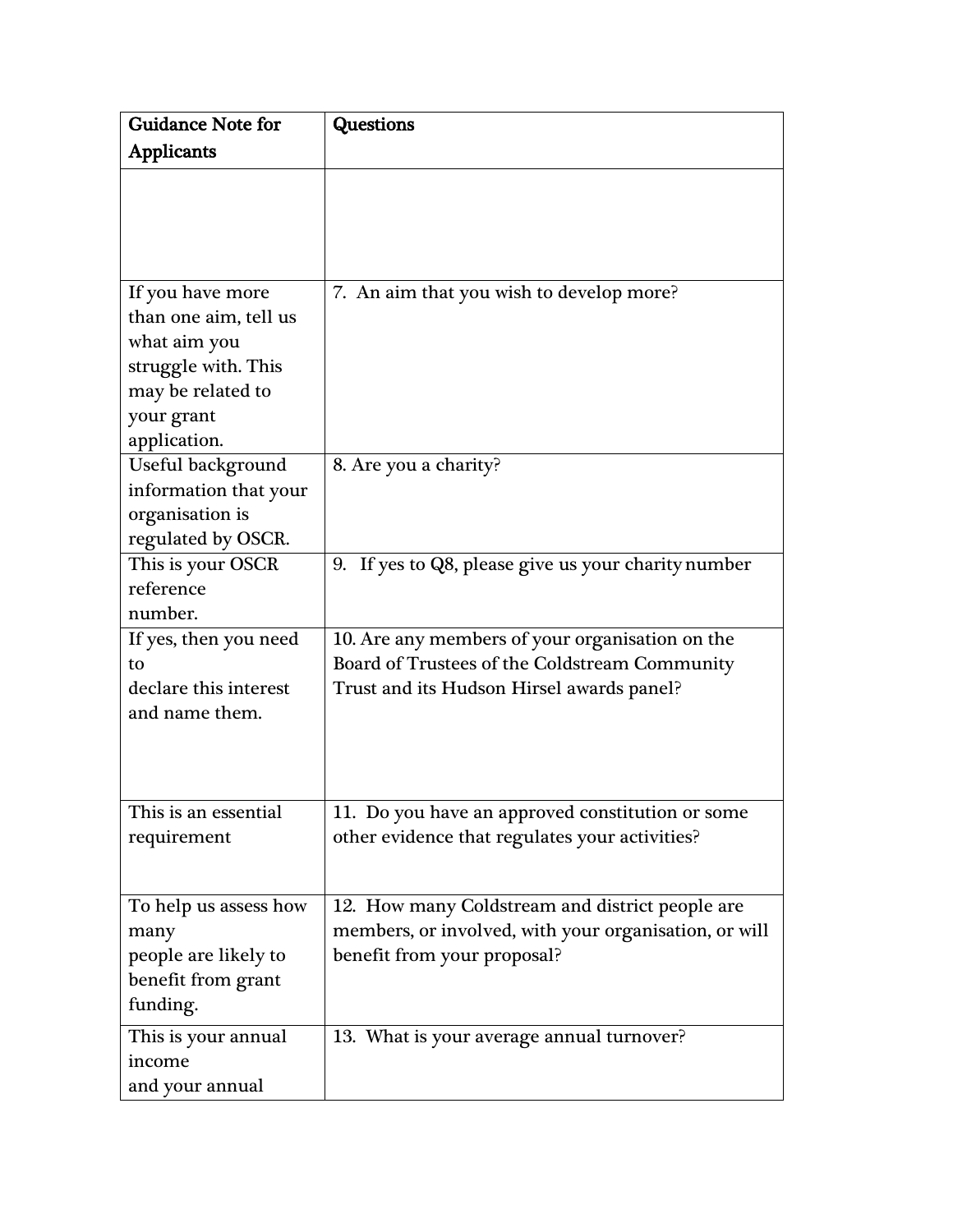| <b>Guidance Note for</b>                                                                                                                | <b>Questions</b>                                                                                                                                       |
|-----------------------------------------------------------------------------------------------------------------------------------------|--------------------------------------------------------------------------------------------------------------------------------------------------------|
| <b>Applicants</b>                                                                                                                       |                                                                                                                                                        |
| expenditure                                                                                                                             |                                                                                                                                                        |
|                                                                                                                                         |                                                                                                                                                        |
| This is to give us an<br>idea that<br>a grant would<br>effectively help your<br>finances, should your<br>funds be limited               | 14. What are your current bank balances (all<br>accounts)?                                                                                             |
| Please explain in no<br>more<br>than 50 words what<br>you will spend the<br>grant on.                                                   | 15. What do you want a grant for?                                                                                                                      |
| Maximum 50 words<br>please                                                                                                              | 16. How will it make a difference to your<br>organisation?                                                                                             |
| Please give a full<br>answer but<br>no more than 300<br>words. Submit an<br>additional page if<br>needed.                               | 17. How will the funding benefit the wider<br>Coldstream community?                                                                                    |
| To give us an idea of<br>how our<br>funding could be<br>part of a wider<br>initiative and that<br>you are not just<br>relying on the HH | 18. What financial contribution do you propose to<br>make from your own funds or from other sources<br>(Including Grant Funding). Please give details. |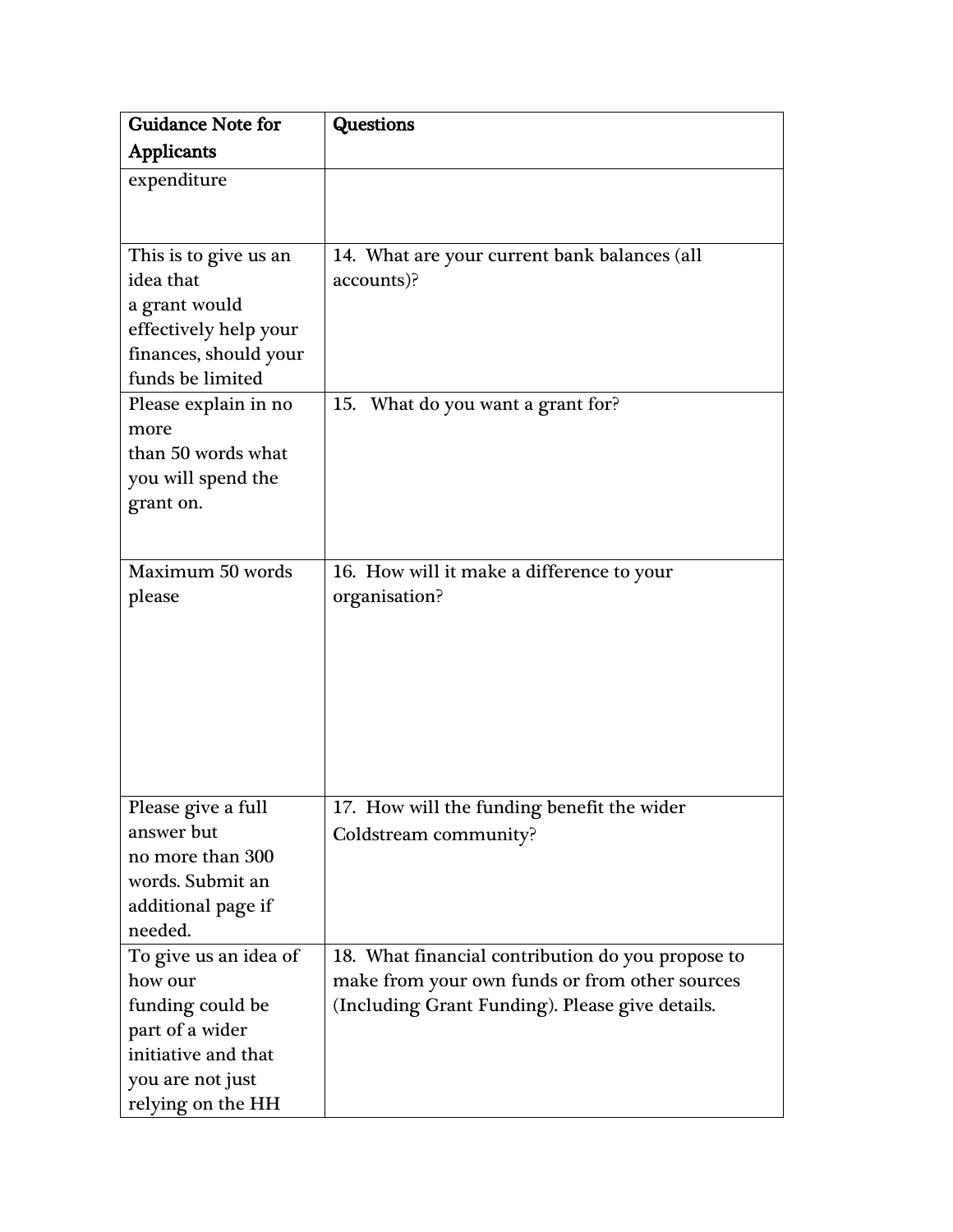| <b>Guidance Note for</b>                                                                                                                                                                                         | <b>Questions</b>                                                                                                                               |
|------------------------------------------------------------------------------------------------------------------------------------------------------------------------------------------------------------------|------------------------------------------------------------------------------------------------------------------------------------------------|
| <b>Applicants</b>                                                                                                                                                                                                |                                                                                                                                                |
| Fund.                                                                                                                                                                                                            |                                                                                                                                                |
| Please state how you<br>will<br>acknowledge the<br><b>Hudson Hirsel Fund</b><br>e.g. website, Facebook,<br>twitter, press, annual<br>report to members etc                                                       | 19. How will you acknowledge Hudson Hirsel, if you<br>are awarded a grant?                                                                     |
| Grants to individuals<br>are not<br>precluded, please give<br>us your full details                                                                                                                               | 20. Individuals - If you are applying for a grant as an<br>individual, please give us your name, address, e-mail<br>address, telephone number. |
| Please give us a very<br>full<br>answer but no more<br>than 300 words here.<br>Submit an extra page,<br>if you wish. You must<br>show convincing<br>evidence that a grant<br>would provide<br>community benefit. | 21. Individuals - What would your grant be for and<br>how would it benefit you, but most importantly, the<br>community as well?                |
| For organisations only.                                                                                                                                                                                          | Have you included/appended key documents?<br>Constitution<br>٠<br>Last set of financial accounts                                               |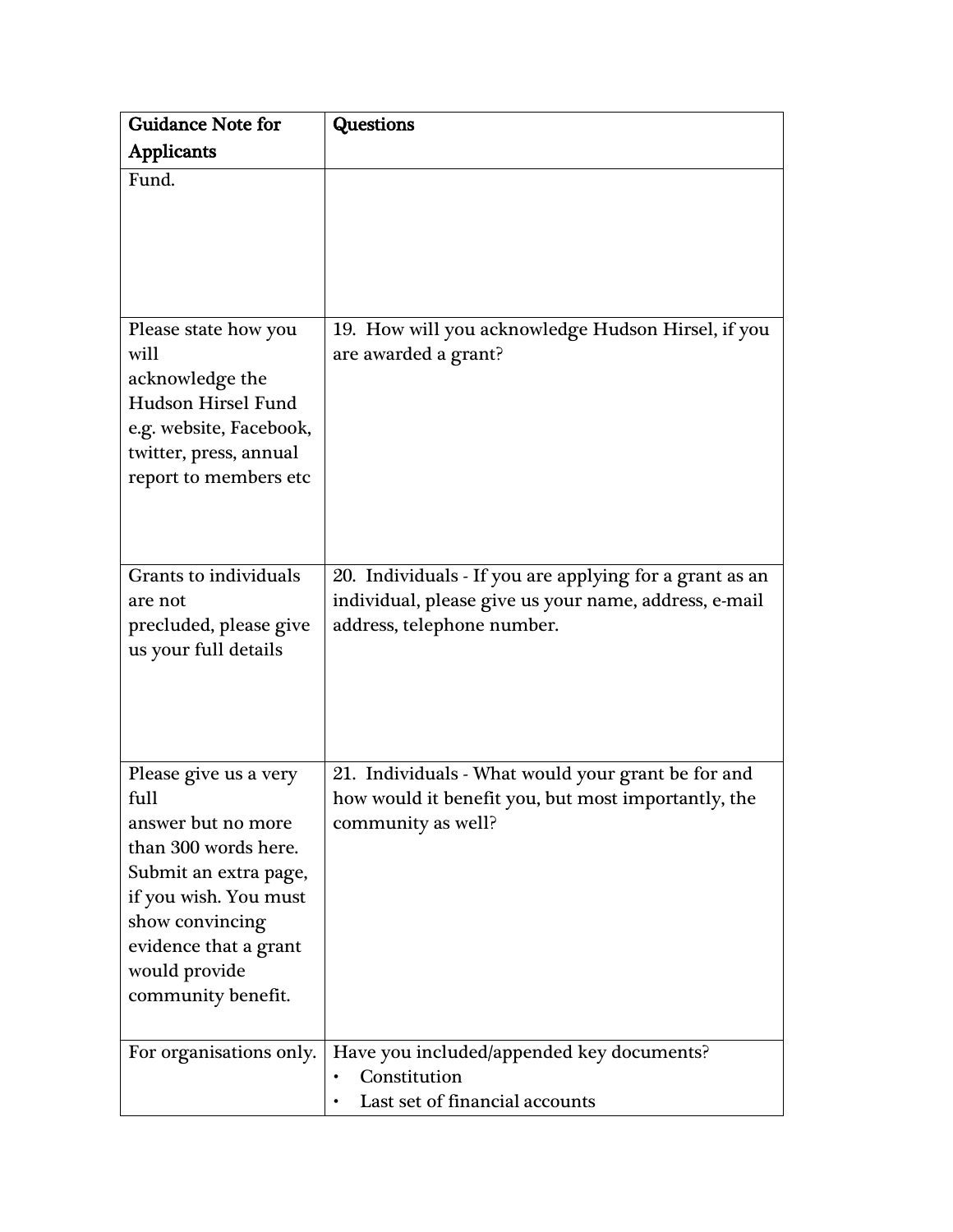| <b>Guidance Note for</b> | <b>Questions</b>                   |
|--------------------------|------------------------------------|
| <b>Applicants</b>        |                                    |
|                          | Latest bank statement<br>$\bullet$ |
|                          |                                    |

## DECLARATION:-

- I have read the grant application guidance.
- I am an appointed official of the organisation named in Q1 and have authority to claim a grant or I am an individual with community benefit in mind.
- I have answered the questions honestly and as fully as possible.
- I have included/appended a copy of our latest constitution, financial accounts and bank statement.
- I confirm that where our organisation or project involves work with Vulnerable Groups we have fully compliant safeguarding policies and procedures in place.
- I confirm, that should we be awarded a grant, the cheque from Coldstream Community Trust should be made payable to the organisation in Q1.
- I confirm that the grant would be used for the purpose in Q15.
- I confirm that, should we be awarded a grant, I/we will provide the Hudson Hirsel Fund with a report on completion of the projects

NAME OF PERSON RESPONSIBLE TO APPLICANT:

POSITION IN ORGANISATION:

SIGNATURE:

DATE: